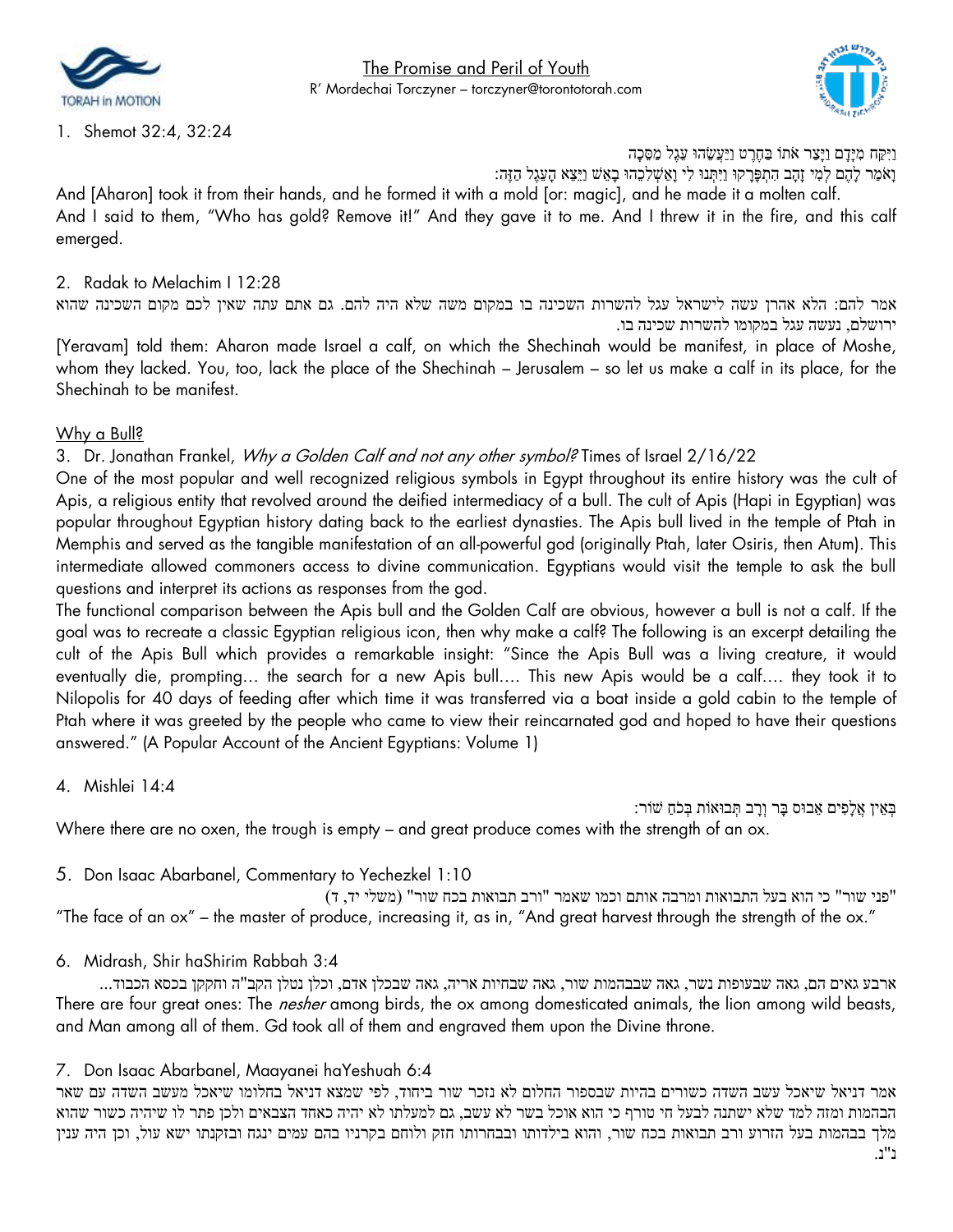Daniel said he would eat the grass of the field like oxen, even though the dream as told did not specify an ox. Daniel saw in the dream that he would eat of the grass of the field with other animals, so that he would not change to a predatory creature, which would eat meat, not grass. Also, with his stature he would not be like one of the deer. Therefore, he explained to [Nevuchadnezzar] that he would be like an ox, king of the animals, powerful "and great produce comes through the strength of an ox." In its childhood and youth it is strong and it battles with its horns, "with which it will gore nations," and in its older age it carries the yoke. So it was with Nevuchadnezzar.

8. Yeshayah 1:3

ידע שור קונהו וחמור אבוס בעליו...

The ox knows its owner, and the donkey [knows] the trough of its master…

9. Tehillim 106:19-20

יט) יַעֲשׂוּ עֵגֶל בְּחֹרֵב וַיִּשְׁתַּחֲווּ לְמַסֵּכָה: (כ) וַיָּמִירוּ אֶת כְּבוֹדָם בְּתַבְנִית שׁוֹר אֹכֵל עֵשֶׂב: They made a calf at Horeb, and they bowed to a sculpture. And they traded their honour for the form of an ox eating grass.

10.Don Isaac Abarbanel to Yechezkel 1:28

the kiln among the rings, and the calf emerged…

וחז"ל אמרו שבמעמד הר סיני ראו ישראל המרכבה הזאת... ואמרו שפני שור ראו כנגד מחניהם לפיכך עשו העגל. Our Sages said that at Sinai, Israel saw this Merkavah... and they said that they saw the face of an ox opposite their camp, and so they made an Eigel.

11. Yechezkel 10:14, 1:10

ּוֹ הַרְבִיעִי פְּנֵי נָשֶׁר: הַאֶחָד פְּנֵי הַאֶחָד פְּנֵי הַכְּרוּב וּפְנֵי הַשֵּׁנִי פְּנֵי הַכְּבֹי הַכְּבִי נִ וּדְמוּת פְּנֵיהֶם פְּנֵי אֶדָם וּפְנֵי אַרְיֵה אֶל הַיַּמְין לְאַרְבַעְתָּם וּפְנֵי שׁוֹר מֶהַשְׂמֹאול לְאַרְבַעְתַּן וּפְנֵי נֵשֶׁר לְאַרְבַעְתַּן: Each one had four faces. One face was the *cherub*, the second face was a person, the third face was a lion, and the fourth face was a *nesher*.

And their faces were the face of a person, and the face of a lion to the right for the four, and the face of an ox to the left for the four, and the face of a *nesher* for the four.

12. Midrash Tanchuma, Ki Tisa 19 ויש אומרים שמיכה היה שנתמכמך בבנין מה שהציל משה מן הלבנים נטל הלוח שכתב עליו משה עלה שור כשהעלה ארונו של יוסף השליכו תוך הכור בין הנזמים ויצא העגל... And some say that "Michah" was because he was crushed (nitmachmech) in a building, and Moshe saved him from the bricks. He took a plate on which Moshe had written, "Rise, bull," when bringing up Yosef's casket. He threw it in

13. Bereishit 49:6

...כִּי בְאַפָּם הָרְגוּ אִישׁ וּבִרְצֹנָם עִקְרוּ שׁוֹר:

For in their rage they killed a man, and at their will they [would have] uprooted an ox.

14.Devarim 33:17

ָבְּכֹוֹר שׁוֹרוֹ הָדָר לוֹ וְקַרְנֵי רְאֵם קַרְנָיו בָּהֶם עַמִּים יְנַגַּח יַחְדָּו אַפְסֵי אָרֵץ... His firstborn ox, glory is his, and the horns of a re'em are his horns. With them he will gore nations as one, even to the ends of the earth…

# Aharon's Hidden Message

15. Midrash Tehillim 59:4

ולמה נקרא שמה עגלה, מה העגלה הזאת אינה מקבלת עול על צוארה, כך מיכל לא קיבלה עול מאביה, אלא קינטרה אותו. And why was she called *Eglah*? Just as a calf does not accept a yoke upon her neck, so Michal did not accept the yoke of her father; rather, she angered him.